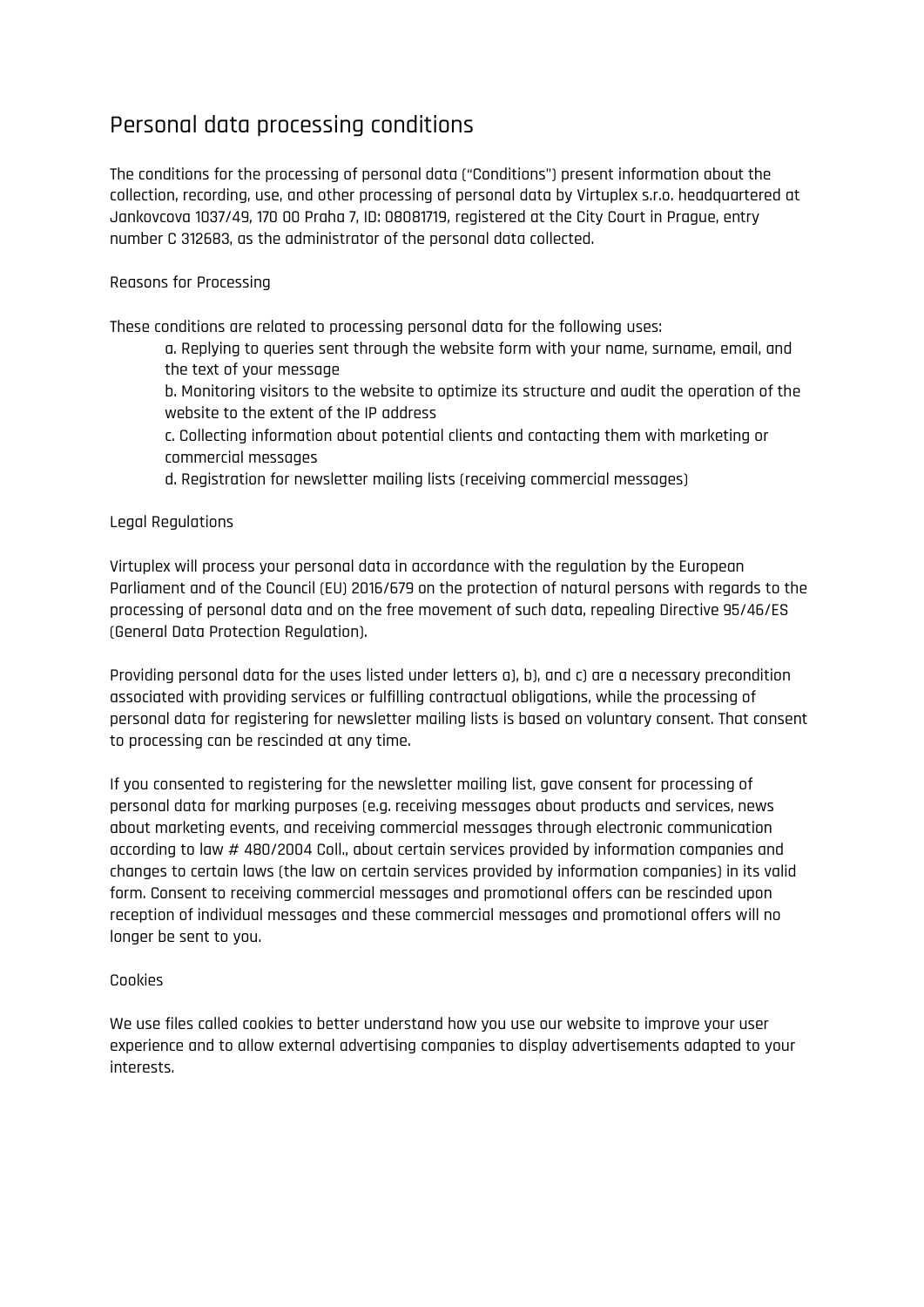|                                                                                                                                                                                                                                                                                      | ENGLISH V               |  |
|--------------------------------------------------------------------------------------------------------------------------------------------------------------------------------------------------------------------------------------------------------------------------------------|-------------------------|--|
| This website uses cookies                                                                                                                                                                                                                                                            |                         |  |
| This website uses cookies to improve user experience. By using our website you consent to all cookies in accordance with our<br>Cookie Policy. Read more                                                                                                                             |                         |  |
| <b>COOKIE DECLARATION</b><br><b>ABOUT COOKIES</b>                                                                                                                                                                                                                                    |                         |  |
| <b>Strictly necessary</b><br>Strictly necessary cookies allow core website functionality such as user login and account management.<br>The website cannot be used properly without strictly necessary cookies.<br>SHOW COOKIES $\vee$                                                |                         |  |
| <b>Targeting</b><br>Targeting cookies are used to identify visitors between different websites, eg. content partners, banner<br>networks. Those cookies may be used by companies to build a profile of visitor interests or show relevant<br>ads on other websites<br>SHOW COOKIES V |                         |  |
| ACCEPT ALL<br><b>DECLINE ALL</b>                                                                                                                                                                                                                                                     | <b>SAVE &amp; CLOSE</b> |  |

#### Processing Period

Personal data processed while answering your queries is preserved for the time necessary to process the request.

Information about the monitoring of visitors to the website to optimize its structure and audit the server's operations to the extent of the IP address is maintained for the necessary period. Information about potential clients collected for marketing or commercial purposes is kept for the necessary period.

Personal data offered in association with registering for newsletter mailing lists is kept as long as the company continues in its commercial activities or until consent is rescinded.

Transferring and Accessing Personal Data

Personal data can only be accessed by authorized Virtuplex s.r.o. employees or the below-listed processors and only to the extent necessary:

Google LLC, 1600 Amphitheatre Parkway, Mountain View, CA 94043, USA, for processing because of reasons listed in letter b) Facebook, Facebook Headquarters, 1 Hacker Way, Menlo Park, CA 94025, for processing because of reasons listed in letter c)

#### Statement of Rights

In relation to the processing of personal data, you have the right to: access your personal data; to correct or supplement, erase, or to limit the processing or transfer of the data; file a complaint; to not be subjected to automated individual decisions with legal or similar effects including profiling; and the right to contact the Office for Personal Data Protection.